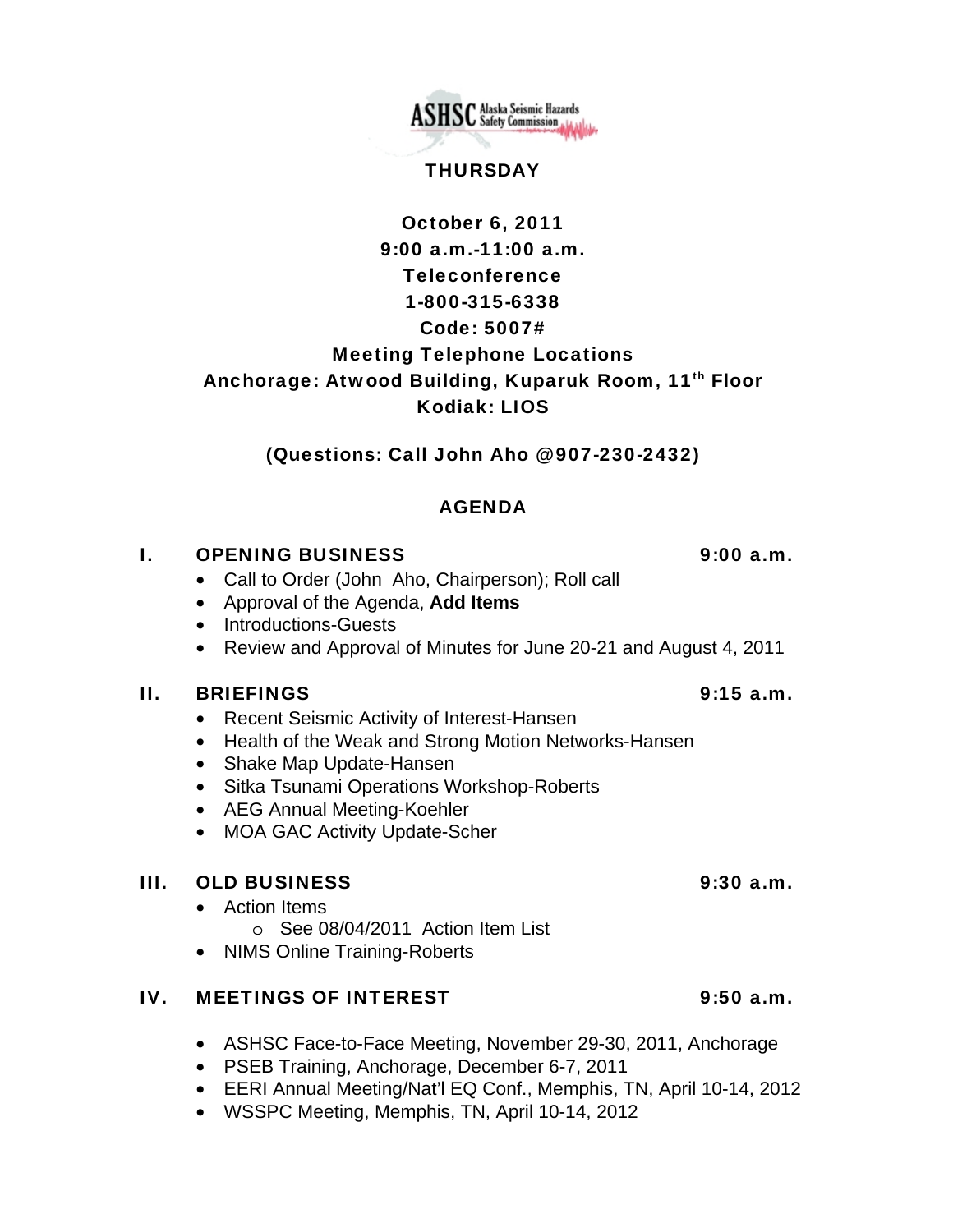### **October 6, 2011**

- 15<sup>th</sup> World conference on EQ Engineering, Lisbon, Portugal, October 3-6, 2012
- 10th U.S. National Conference on Earthquake Engineering, 2014 Anchorage

### V. CRITICAL DEADLINES 10:00 a.m.

- Legislative Trip TBD
- Kodiak Response Scenario TBD
- Annual Report to WSSPC
- ASHSC 2011 Annual Report December, 2011
- ASHSC Strategic Plan November 15, 2011

### VI. NEW BUSINESS 10:15 a.m.

- Recognition
- Future Briefings
	- o Alaska Municipal League Risk Control-Dewalt
	- o MOA Emergency Operations Center Tour
	- o Building Official
	- o DOT Seismic
	- o Utilities Risk Mitigation Approaches
	- o DOT Inventory of Bridges
	- o Gas Pipeline

# VII. REPORTS 10:30 a.m.

- Chairperson
	- o Legislative Audit
	- o Strategic Plan
- Committee Reports
	- o Insurance-White
	- o Schools-Kelly Mike Griffin Presentation
	- o Earthquake Scenario-Carver
	- o Education & Outreach- Aho
	- o Hazards Identification-Koehler
	- o Response & Recovery-Roberts
	- o Partnership-Aho
	- o 2014 Nat'l EQ Conference-Aho

# VIII. ADMINISTRATIVE MATTERS 10:45 a.m.

- Budget Report-Woolery
- ASHSC Web Site Update Status-Woolery
- Next Scheduled Meeting Date (teleconference)-November 29-30, 2011

**ASHSC** Alaska Seismic Hazards